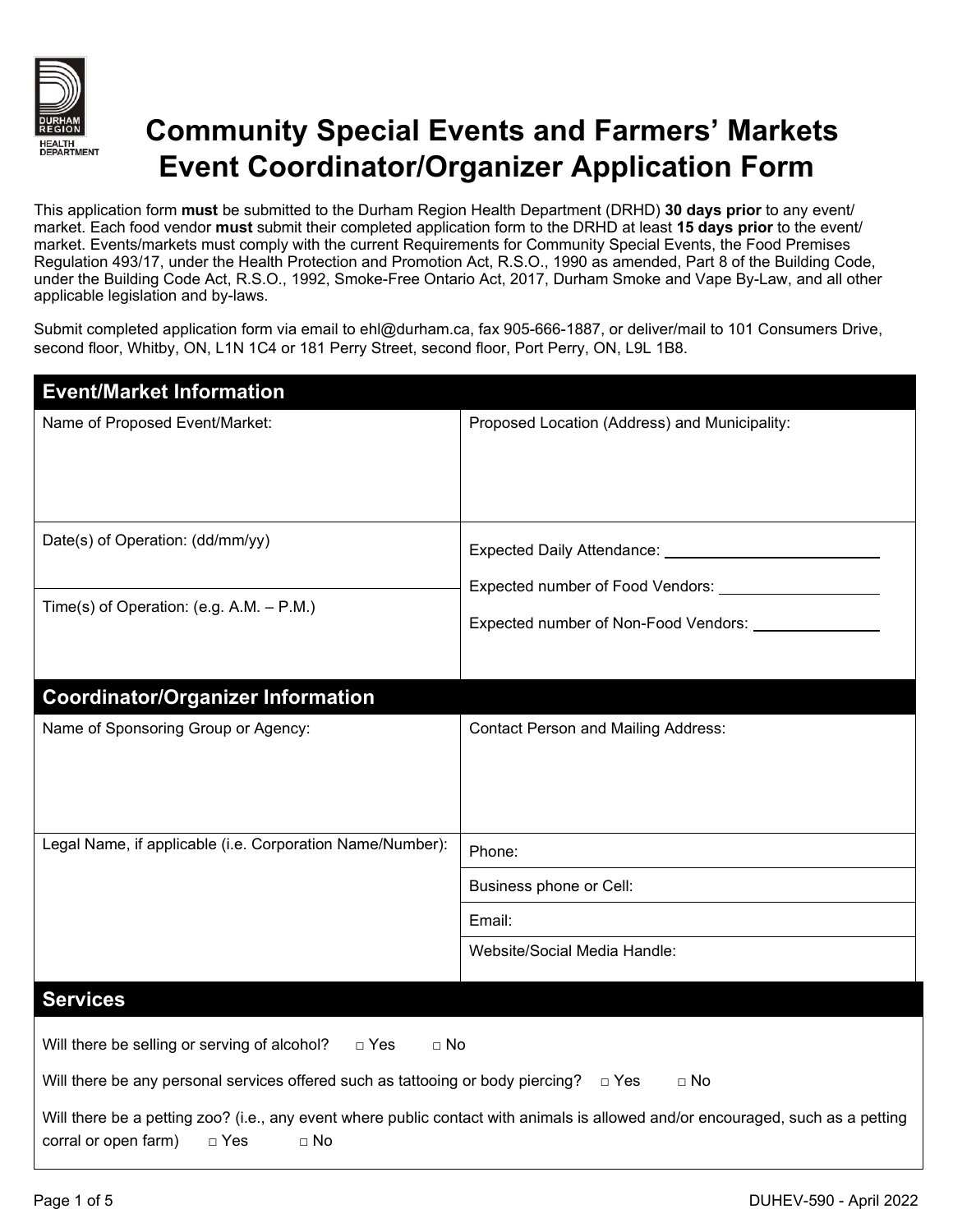Community Special Events and Farmers' Market Coordinator/Organizer application form

| <b>Water Source and Waste Disposal</b>                                                                                                                                                                                                   |  |  |  |  |  |
|------------------------------------------------------------------------------------------------------------------------------------------------------------------------------------------------------------------------------------------|--|--|--|--|--|
| <b>Potable Water Source:</b>                                                                                                                                                                                                             |  |  |  |  |  |
| Is your water supply line made of food grade material?<br>□ Yes<br>$\Box$ No<br>□ n/a                                                                                                                                                    |  |  |  |  |  |
| Select the type of water supply being used:<br>□ Municipal Supply □ Commercially bottled<br>$\Box$ Well<br>□ Other<br>⊟ n/a<br>□ Hauled Municipal Water                                                                                  |  |  |  |  |  |
| Company Name, Address, and Phone Number of Water Hauler, if applicable:                                                                                                                                                                  |  |  |  |  |  |
| Hydro:                                                                                                                                                                                                                                   |  |  |  |  |  |
| Electricity available to vendors: $\Box$ Yes<br>$\Box$ No<br>$\Box$ Yes<br>Back-up power available:<br>$\Box$ No                                                                                                                         |  |  |  |  |  |
| <b>Sewage and Garbage Disposal:</b>                                                                                                                                                                                                      |  |  |  |  |  |
| Method of sewage disposal: $\Box$ Municipal $\Box$ Private/Septic<br>□ Portable Toilets                                                                                                                                                  |  |  |  |  |  |
| Phone number:<br>                                                                                                                                                                                                                        |  |  |  |  |  |
|                                                                                                                                                                                                                                          |  |  |  |  |  |
| <b>Sanitary Facilities:</b>                                                                                                                                                                                                              |  |  |  |  |  |
| Number of Portable Toilets: <u>Communication of Permanent Toilets: Communication of Permanent Toilets:</u><br>Number of Portable Hand Wash Basins: Number of Permanent Hand Wash Basins: Number of Permanent Hand Wash Basins:           |  |  |  |  |  |
| Smoke-Free Ontario Act, 2017 and Durham Smoke and Vape By-Law Compliance:                                                                                                                                                                |  |  |  |  |  |
| Note: Smoking and/or vaping are prohibited on all municipal properties and within 20 metres of public parks.                                                                                                                             |  |  |  |  |  |
| <b>Patios</b>                                                                                                                                                                                                                            |  |  |  |  |  |
| Smoking is prohibited on patios where food and drink is served, including outdoor areas operated in conjunction with food and<br>beverage sales, where seating and/or tables are provided for patrons to consume their meal or beverage. |  |  |  |  |  |
| Number of patio areas: Number of Smoke-Free Ontario signs needed (min. 2 per patio area): Number of patio area                                                                                                                           |  |  |  |  |  |
| <b>Tobacco Sales and Promotion</b>                                                                                                                                                                                                       |  |  |  |  |  |
| Cigarettes and other tobacco products cannot be sold without regulatory compliance with the Smoke-Free Ontario Act (SFOA)<br>and the Tobacco Tax Act (TTA).                                                                              |  |  |  |  |  |
| Vendors selling tobacco: $\square$ Yes<br>$\Box$ No                                                                                                                                                                                      |  |  |  |  |  |
|                                                                                                                                                                                                                                          |  |  |  |  |  |
| Note: It is against the law to promote or display tobacco brands and tobacco products in Ontario in most circumstances.                                                                                                                  |  |  |  |  |  |
| Smoke-Free Signage for Buildings, Tents, Portable Toilets, and Work Vehicles                                                                                                                                                             |  |  |  |  |  |
| All workplaces (including work vehicles) and public places are required to have provincial smoke-free signs posted at<br>entrances, exits, and washrooms.                                                                                |  |  |  |  |  |
| Number of Smoke-Free Ontario signs needed:                                                                                                                                                                                               |  |  |  |  |  |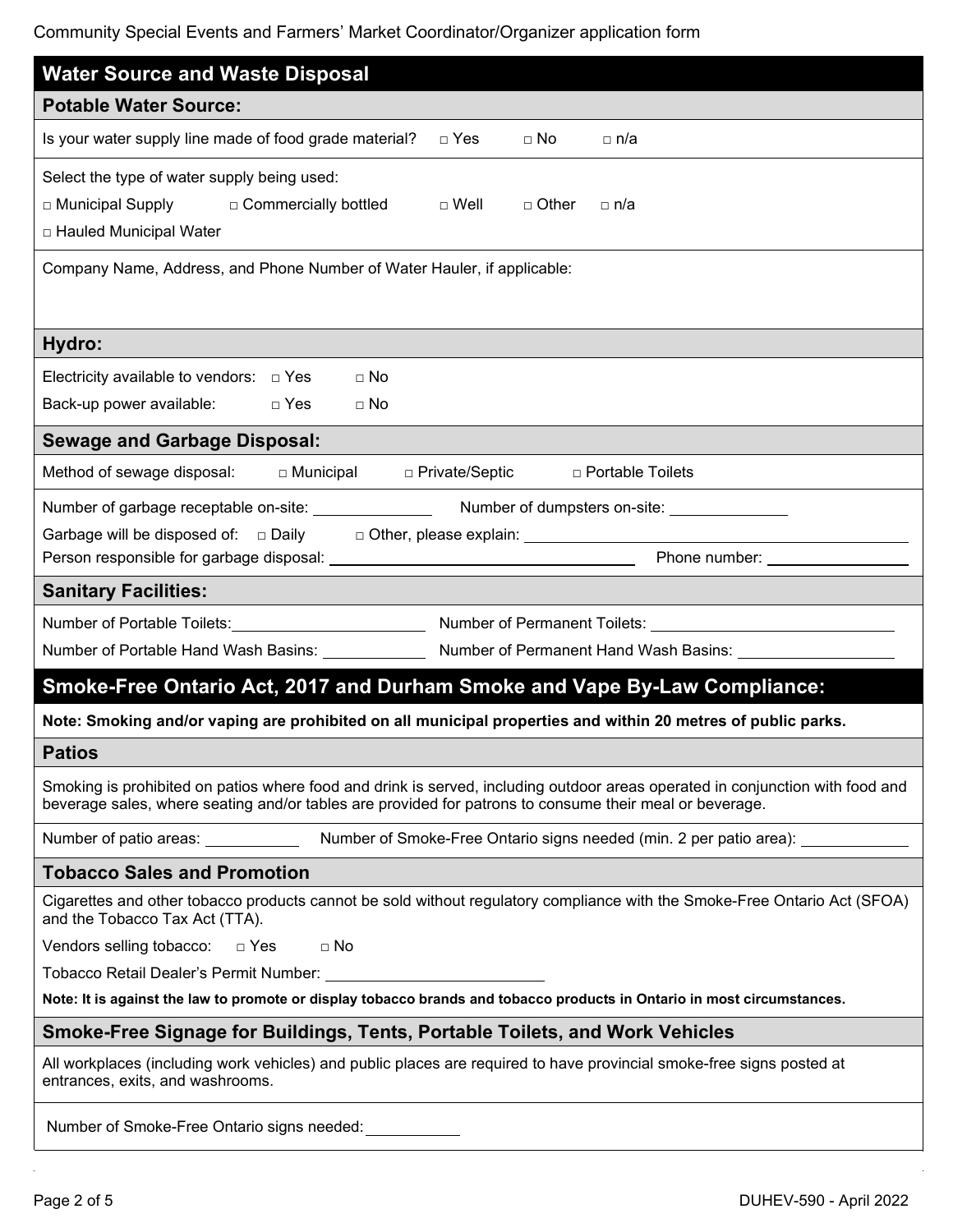## **Site Plan for Event**

Provide a drawing of the layout of the event in the box below (electronic layout/drawing is acceptable). You should consider including the following items in your drawing, if applicable:

□ Food Vendors □ Washroom facilities □ Public hand wash stations □ Garbage disposal

□ Electrical sources □ Water sources □ □ Patio

Additional information may be added such as location of existing buildings, location of private sewage systems, topographical characteristics (such as roads, ponds, streams, etc.), personal service vendors, petting zoos, and any other details that are necessary to properly access the site.

## **Please attach separate sheet(s) of paper, if more space is required for the layout of the site plan for event.**

**Site drawing:**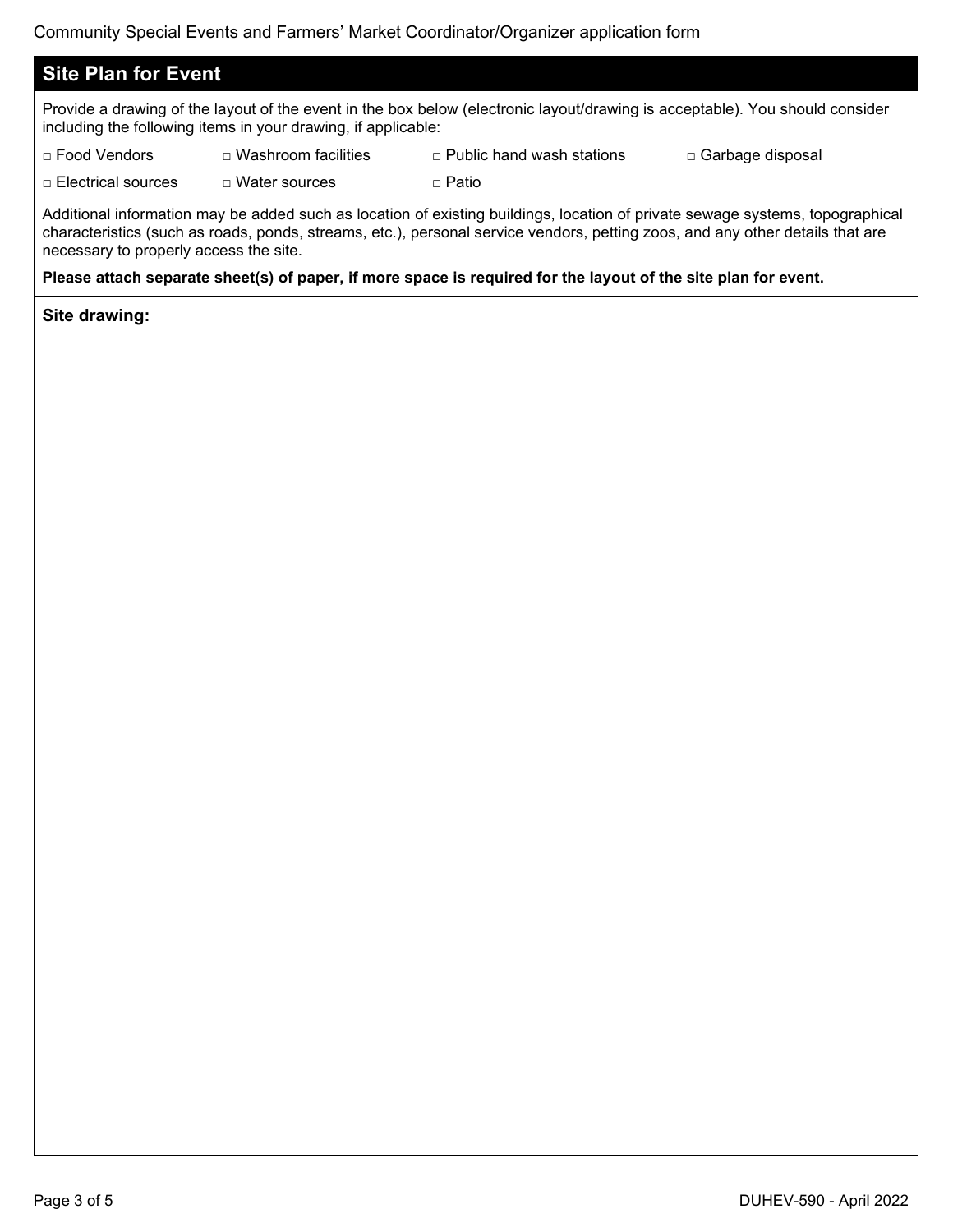## **Vendor Registration List**

**Name of Special Event or Farmers' Market:**

**Note: For Farmers' Markets, please list all food and non-food vendors.**

| <b>Business Name</b> | <b>Owner's Name</b> | <b>Mailing Address</b> | <b>Phone number</b> | E-Mail |
|----------------------|---------------------|------------------------|---------------------|--------|
|                      |                     |                        |                     |        |
|                      |                     |                        |                     |        |
|                      |                     |                        |                     |        |
|                      |                     |                        |                     |        |
|                      |                     |                        |                     |        |
|                      |                     |                        |                     |        |
|                      |                     |                        |                     |        |
|                      |                     |                        |                     |        |
|                      |                     |                        |                     |        |
|                      |                     |                        |                     |        |
|                      |                     |                        |                     |        |
|                      |                     |                        |                     |        |
|                      |                     |                        |                     |        |
|                      |                     |                        |                     |        |
|                      |                     |                        |                     |        |